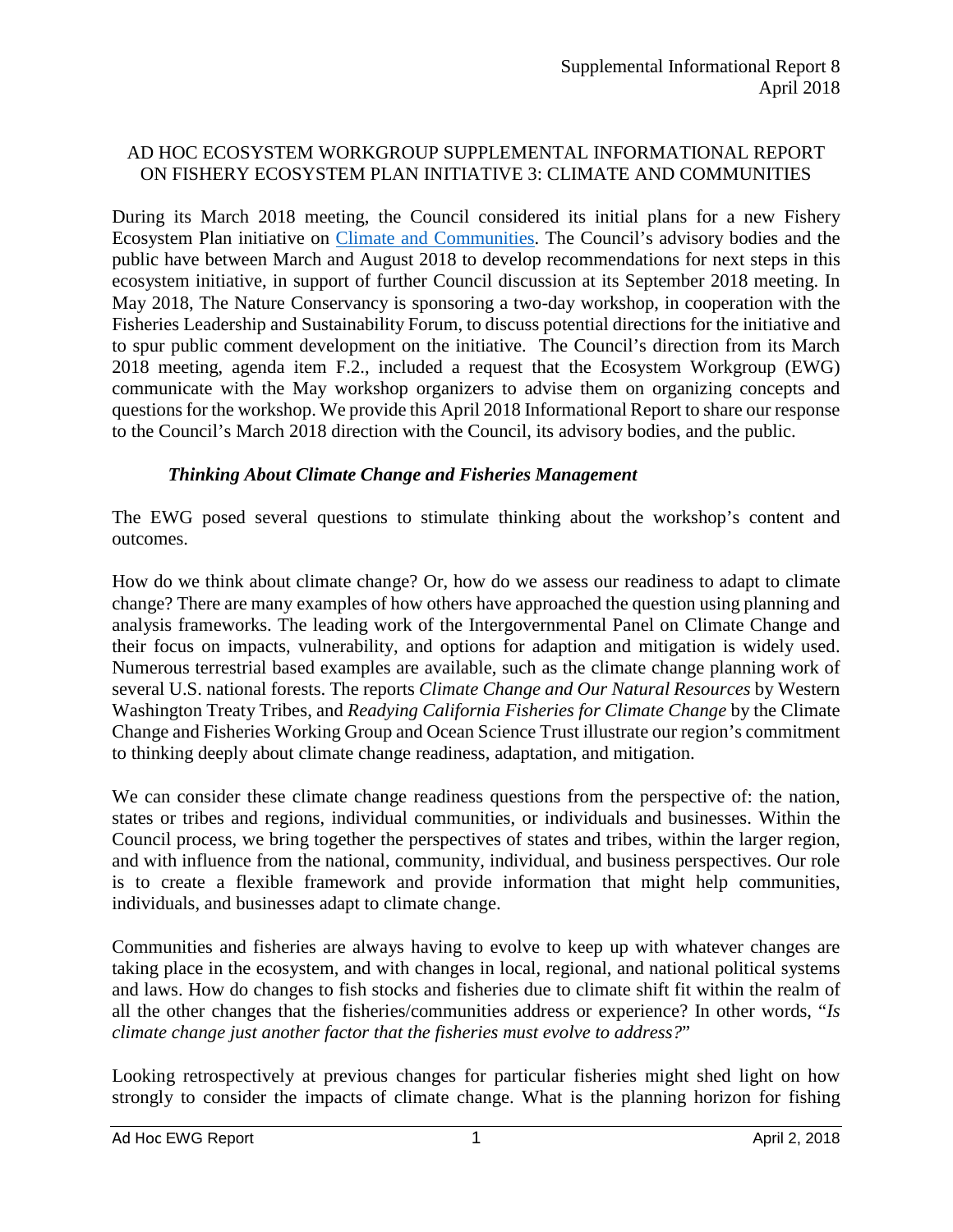industries and communities? Twenty years ago, could we have imagined where we are now, having faced major shifts in groundfish and coastal pelagic species (CPS) abundance, permit consolidation in multiple fisheries, rising permit values, etc.?

Looking forward, will we see fishing efficiency increasing through technology and information improvements, or processing efficiency improvements? What other pressures might we see on marine resources – increasing ocean uses (energy, recreation, aquaculture, etc.,) increasing or changing habitat impacts from marine and upland activities, increasingly frequent or larger harmful algal blooms and dead zones? How might the international and national management structures that affect our species change?

The [2016 Union of Concerned Scientists](https://www.ucsusa.org/global-warming/science-and-impacts/impacts/climate-resilience-framework-and-principles#.Wrloy0xFyUn) (UCS) report provides another framework and principles for climate change readiness assessment, and is focused particularly on adaptation. The report introduces the concept of a "climate resilience gap": "the degree to which a community or nation is unprepared for damaging climate effects—and therefore the degree to which people will suffer from climate-related events." The framework is based on the idea that there are two ways to reduce the gap, adaptation or mitigation, from the principle that we should "manage unavoidable changes and avoid unmanageable ones" [\(Bierbaum et al. 2007\).](http://publications.ceu.hu/publications/bierbaum/9999/15173)

Mitigation refers to reducing emissions, or pulling greenhouse gases out of the atmosphere, which is largely outside of the Council's authority. Therefore, fisheries management should focus on exploring and adopting adaptation measures. The UCS framework focuses on adaptation to: improve scientific efforts to match the scope of science planning to the magnitude of projected change and to create opportunities for adaptive decision-making; achieve equitable outcomes to policies to share the costs of responding to climate change and the benefits of resilience-building; and apply common sense to using our resources, so that we understand the limits of adaptation while working towards our long-term management and mitigation goals.

# *Workshop Structure Suggestions*

- Advance workshop homework for participants should at least include reviewing the January 25, 2018 webinar on [what we expect for the California Current Ecosystem under](https://www.pcouncil.org/ecosystem-based-management/fishery-ecosystem-plan-initiatives/climate-and-communities-initiative/climate-and-communities-initiative-2018-webinar-series/)  [climate change,](https://www.pcouncil.org/ecosystem-based-management/fishery-ecosystem-plan-initiatives/climate-and-communities-initiative/climate-and-communities-initiative-2018-webinar-series/) although we believe the full four-webinar series provides a more complete look at potential changes to our ecosystem over time.
- Begin workshop with a presentation of historic West Coast fisheries management, so that participants get a perspective of how fisheries change through time, and so that participants understand what the Council can and can't do to affect natural resource management.
- Create scenarios for climate change issues and pose possible responses, providing or determining possible tools and approaches.
- Use [preliminary Climate Vulnerability Assessment results](http://www.pcouncil.org/wp-content/uploads/2017/09/I1a_Sup_NWFSC_SWFSC_Prestn1_McClure_SEPT2017BB.pdf) for examples of species most like to be negatively affected by climate shift and change, and brainstorm management scenarios particular to those species. We could look at the industry responses to these hypothetical scenarios and look at percentage of industry that stays in the fishery, leaves or switches or something else. Group responses regionally.
- Brainstorm management scenarios for commercially or recreationally viable species with intermittent invasions into the California Current Ecosystem (e.g. Humboldt/jumbo squid), or for new species that may move into the system.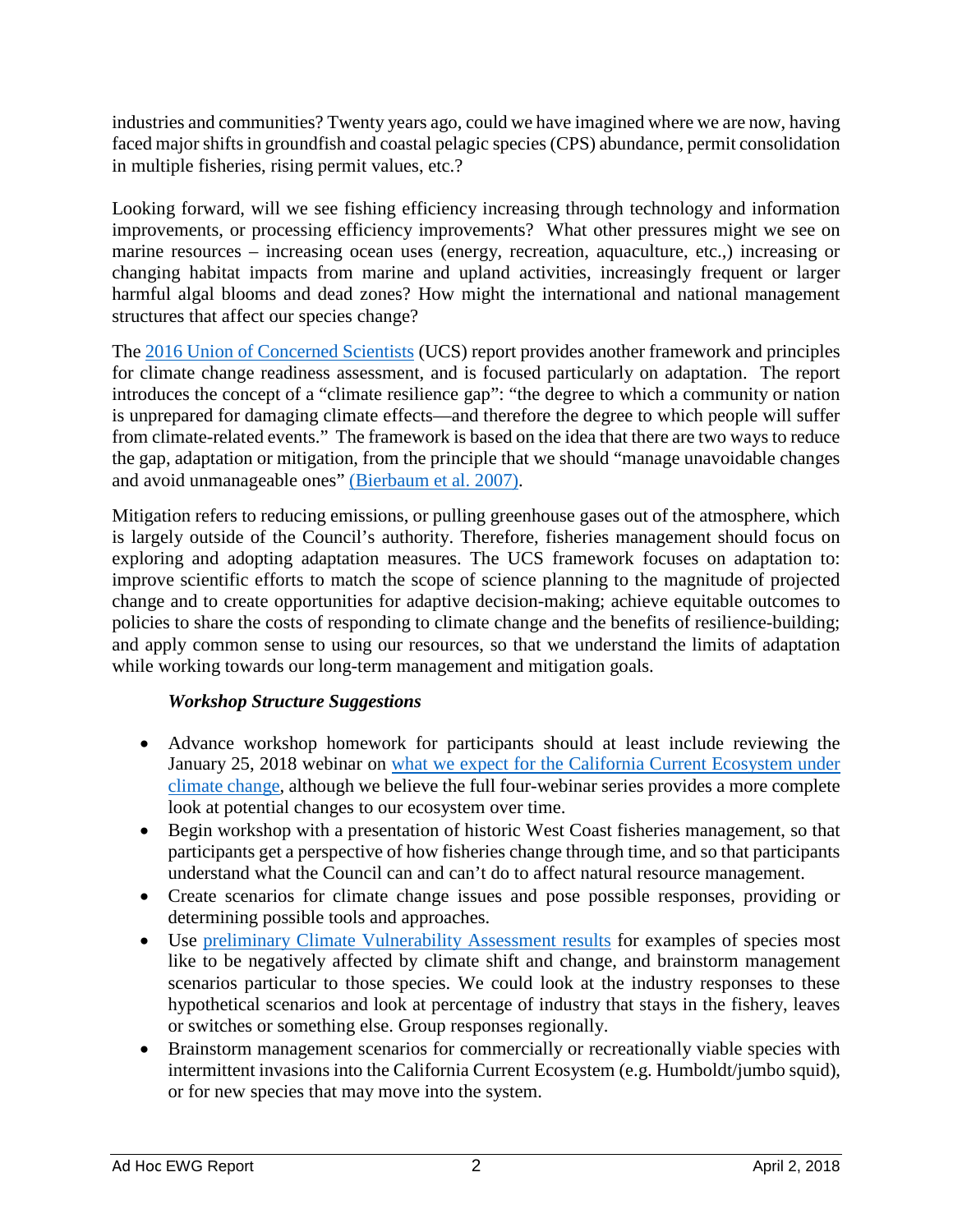- How did fishing and processing industries and fishing communities react to the 2014-2016 "climate change stress test" of the combined Blob and Super El Niño? How can we learn from history and help industries and communities adapt to climate stress events?
- Discuss how we might approach improved forecasts over time and the monitoring of the physical environment – maintain existing monitoring? Future needs?

# *Adaptation Strategies and Questions*

COMMERCIAL FISHING INDUSTRY

- Stable species/fisheries: modest adjustments; emphasize targeting species that are more adaptable to climate change (e.g., many species in Groundfish fishery management plan (FMP)).
- Mobile species/fisheries**:** accommodate volatility and risk tolerant, adaptive, experimental, developmental (e.g., CPS and HMS FMP species).
- Pop-up or intermittent species/fisheries: take advantage of new opportunities and get out when benefits drop.
- Will we see greater industry consolidation to form larger businesses to buffer against risks?
- How can fisheries respond to changing distributions of FMP species?
- Do open access fisheries provide a buffer for climate-related issues that may affect participation flexibility in limited entry fisheries?

#### RECREATIONAL FISHERIES

- Stable species/fisheries: modest adjustments, such as a season-setting processes that may provide more predictability for fishing seasons, allowing advance charter booking and vacation planning.
- Mobile species/fisheries: is there flexibility within and between the states for developing recreational fisheries on new species? If so, can Council management support that flexibility?
- Pop-up or intermittent species/fisheries: take advantage of new opportunities and get out when benefits drop.
- What non-fishing seasonal work intersects with recreational fisheries? For example, charter fishing boats that may also be used for whale or bird tours during migration seasons.
- How can fisheries respond to changing distributions of FMP species?

# FISHING COMMUNITIES – CRITICAL SHORESIDE NEEDS & FUNCTIONS

- Port Infrastructure: moorage; offloading, loading ice, fuel, supplies, gear; repairs; public marina availability
- Vocational training availability: are West Coast fishing communities able to train up the next generation of fishing crews, fish processing plant staff, boat captains, and boat owners?
- Processing and transport: how accessible are landings ports to markets?